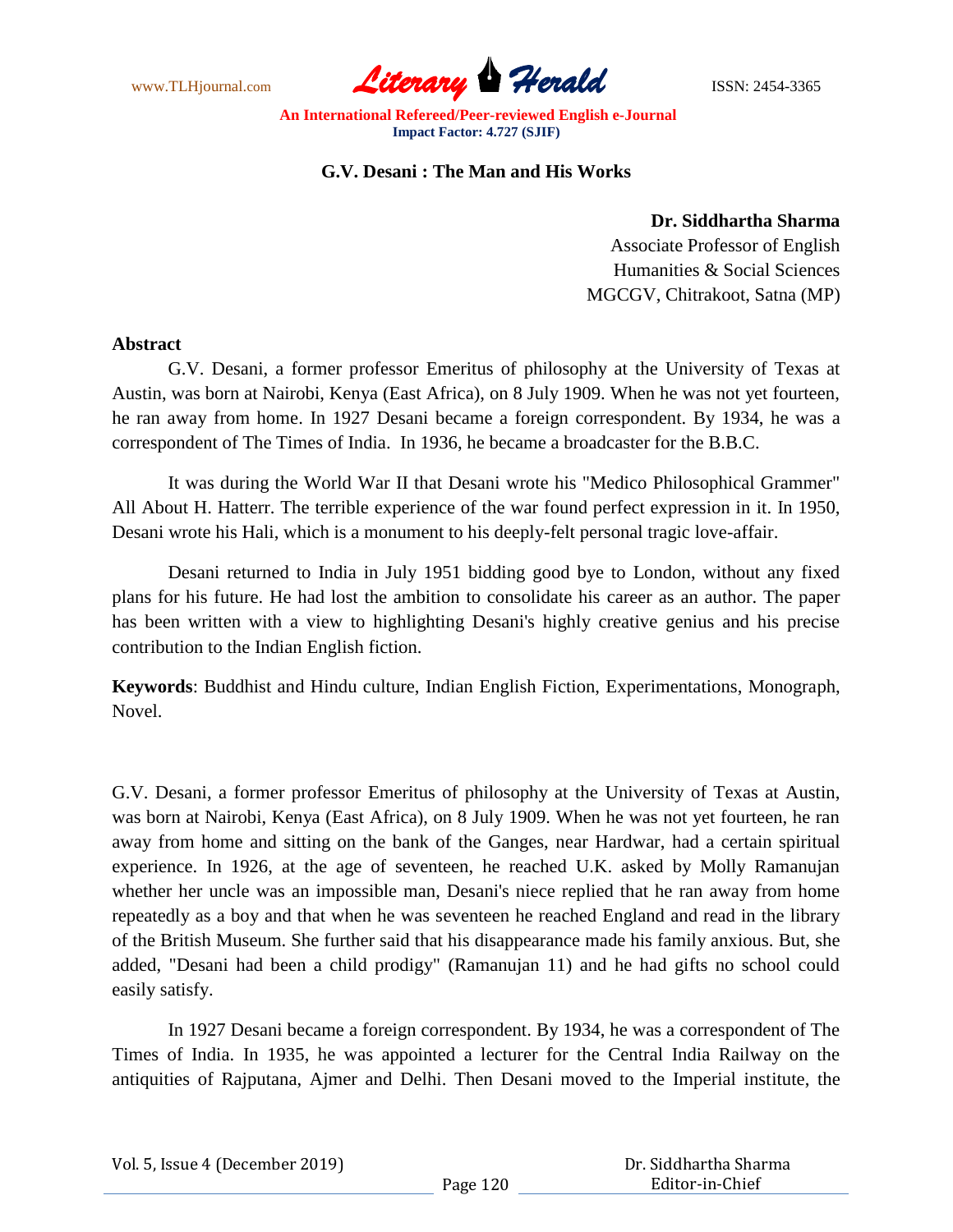

council for Adult Education in the British Armed Forces, the London country Council, and the Royal Empire Society one after another. In 1936, he became a broadcaster for the B.B.C.

It was during the World War II that Desani wrote his "Medico Philosophical Grammer" All About H. Hatterr. The terrible experience of the war found perfect expression in it. In 1950, Desani wrote his Hali, which is a monument to his deeply-felt personal tragic love-affair.

Desani returned to India in July 1951 bidding good bye to London, without any fixed plans for his future. He had lost the ambition to consolidate his career as an author. On his return to Indian, at the age of thirty-three, Desani went to Benares. There he saw the procession of beggars and lepers, which he represents in the section Eight of Hall as" "shapes of terror with udder-like chests.......bleached, of the colour of ash" (Hali 12).

From 1952 to 1966, Desani remained in seclusion in India and Burma studying about Buddhist and Hindu cultures. From 1960 to 1968, he contributed regularly to The illustrated weekly of India and also produced for eighteen months a deliberatively provocative weekly opinion page called 'Very High' and 'Very Low'. He published nearly 1,70,000 words.

In 1969, he was selected as a Fulbright-Haps lecturer. He became Professor of Philosophy at the University of Texas, Austin, in 1969 and was promoted as Professor emeritus of Philosophy there in 1979. His honours include his appointment as the Distinguished Visiting Professor of Religion at the Boston University in 1981. He lectured on Theravada Buddhism and Patanjali Yoga Sutras. After his retirement, Desani has lived in seclusion to the extent that his whereabouts are not known. Giving up all ambitions, he once commented: "Resolved I'd be content with smaller and smaller, go slower and slower, have lesser and lesser. If necessary the least" (Lal 23).

There is no difference between Desani's theory and practice. He fully follows his 'Medico-philosophy'. He took great care of his body including teeth. As Molly Ramanujan says, "Desani has a thing about dentists. No matter, where, when, or why he happened to be in a place, Desani was there for the sole purpose of visiting a better dentist"(Ramanujan 9). We can hear Hatter say from the wings, "Doctor the Body" (All About H. Hatterr 95) for body and soul are one. For Desani, the best physicians are "or Diet, Dr. Quiet, and Surgeon sir Bemerry" (All About H. Hatterr 287). The result was that even at sixty, Desani looked like a person of forty.

Desani's All About H. Hatterr is an extraordinary work. It seems to be influenced by the philosophy of absurd. It is also existential in content as it tells us how to survive in this absurdist world. The World War II forced the litterateurs to devote themselves to drum-beating and buglesounding. The communists and Nazis devoted enormous energy to propaganda. Every country, like Dr. Goebbels, was busy in recruiting writers, painters, actors and journalists for the war effort. But below the surface, the true artists were seething with revolt against the Muses being

| Vol. 5, Issue 4 (December 2019) | Dr. Siddhartha Sharma |                 |
|---------------------------------|-----------------------|-----------------|
|                                 | Page 121              | Editor-in-Chief |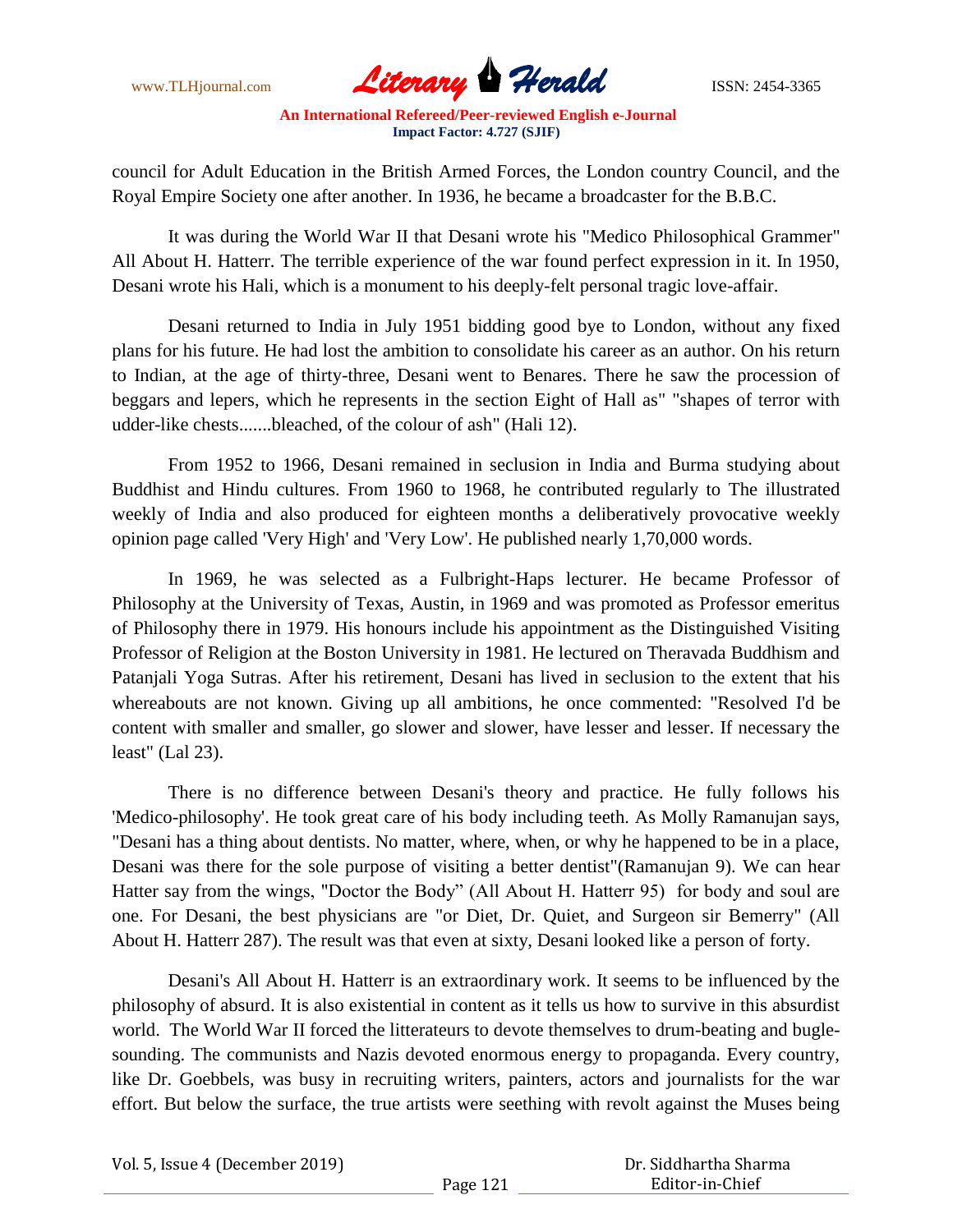

forced to don battledress and slave for the state. It was, as Haydn Moore Williams says, "an individualist revolution at bottom"(Williams 150). This partly accounts for the popularity of the so-called Apocalypse poets with their revival of surrealism and opposition to the Left-wing realism of W.H. Auden, (Orwell, C. Day Lewis and Stephen Spender. It also accounts for the warm reception given to the romantic blazingly metaphoric poetry of Dylan Thomas and the romantic, virile, reactionary writings of Roy Campbell. The end of the War brought complete liberation. With the defeat of the Nazis, the most indifferent writers got rid of a sense of guilt that had haunted them.

In the late nineteen forties, fantasy, romanticism, experiment, and 'Formalism' were advancing everywhere. This was the moment of G.V. Desani's All About H. Hatterr, written in war time London, while he was going about lecturing under the sponsorship of the Ministry of Information. The degree of Desani's escape from the pressures of the war, Indian nationalism and all the world issues are conspicuous by their absence from the pages of the novel. In a paradoxical sense, it is, as Williams says, "a novel very much of its time"(Naik 151).

All about H. Hatterr has been regarded as one of the greatest absurd novels. It has been compared to Joseph Heller's Catch 22. S.C. Harrex comments that the readers betray the same symptoms they did on first reading Catch 22"(Narasimhaiah 74).

Desani is capable of what Emily Bronte called turning the universe into a 'mighty stranger', by reproducing the sensation of surreal nausea which can accompany existential loneliness;

> I see her. ........with lumps of raw meat hanging from her chest and her elbows. ...........Wounds, laceration, and bites all over her . ...........It was horrible, I wished I were dead. I wished I knew Where my poor old mum was. (All About H.

> > Hatterr 222-23)

This passage illuminates Desani's understanding of his western-educated audience. He employs, acceptably enough, as Harrex remarks, an ''absurdist allegory to diagnose the disease of modern life"(Narasimhaiah 75). Desani's novel, through the conversation between the hero and his preceptor, puts forth the solution to the modern neurosis in God and spirituality. Hatterr says, "I can't help loving God. Even if He isn't there, Even if He doesn't care, I can't help loving Him"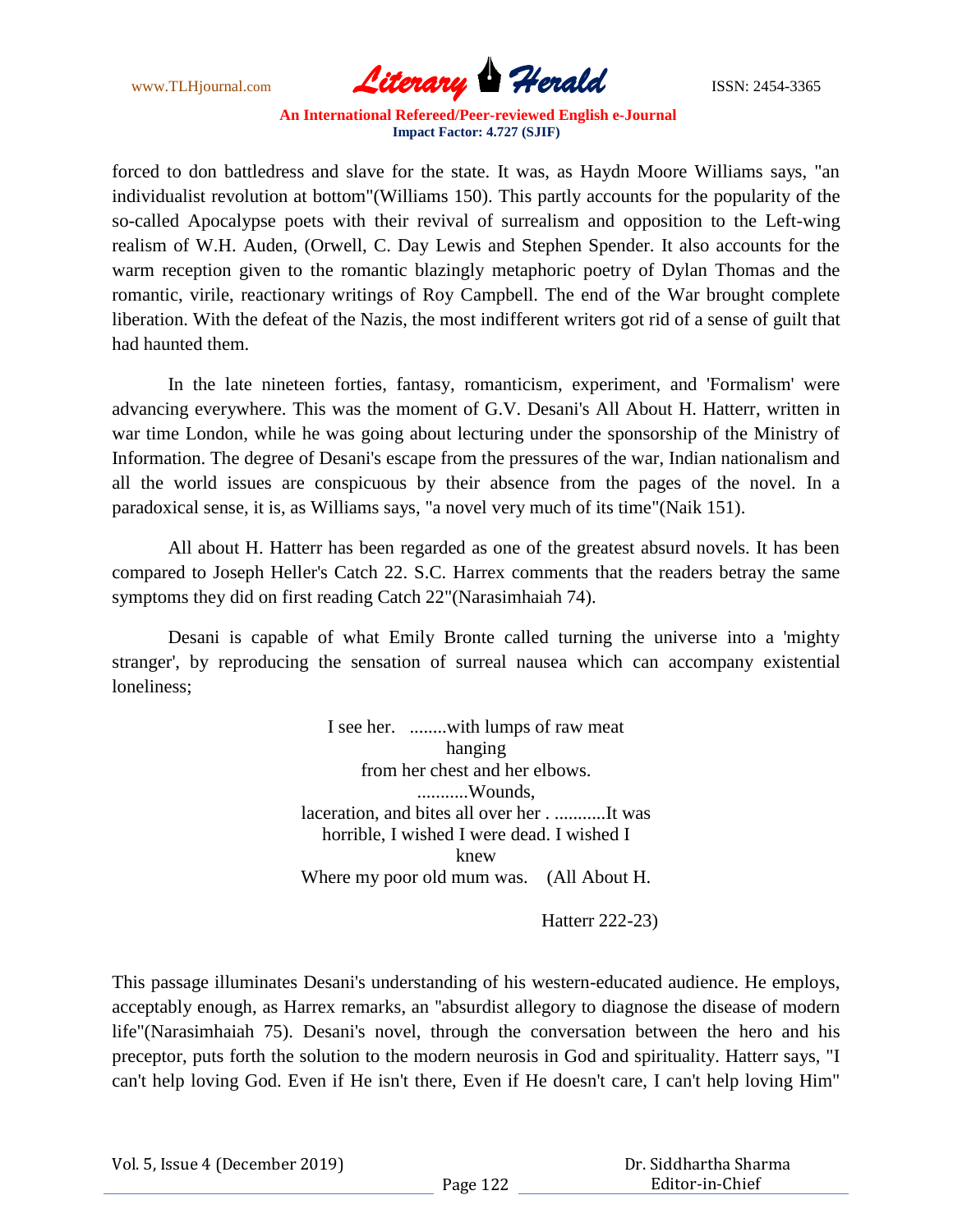

(Narasimhaiah 75). Later on Desani satirizes the same approach, which ultimately leads him to absurd.

During the course of his life, Hatterr has to deal with various characters who are ever seeking innocents to exploit them; He is bugged by the sages, three women and a Mysore loanshark. Hatterr poses the pertinent question as to why one must win and the other lose. "Is nature unsocial in intent?"(All About H. Hatterr 274). Actually, there is no answer to Hatterr's question except that nature is amoral and that this is the way of the world. Life for Hatterr is an absurdist fantasy. But, living as he does, prone to neurosis in the age of anxiety, he must need have faith in the psycho-medical or Freudian approach to man.

Desani has presented Hatterr in a comic way. Hatterr is like Falstaff to be laughed at as well as with. But because Desani's comic technique is absurdist (besides being traditionally. Hatterr appeals to a modern audience. Indeed, when Desani's novel first appeared, it appealed to avant-garde readers who reaction favourably to the novel's absurdist humours. Today absurdism is an established tradition in the novel (Joseph Heller, Vonnegut, Spike Milligan, etc.) and the mass media (The Geon show, The 1948 show, Monty Python). But in 1948 Desani was ahead his time. Most likely the English-language tradition of absurdist humour originated as a "psychologically self-protective response to the barbarism and irrationality of war"(Narasimhaiah 77).

To understand the dynamic of Desani's style comic absurdist, we must consider his conception of the novel 'gesture' and the special relationship between joking on gesturing which it entails. Underlying his de ignition of in terms of gesture, is a distinction between 'overt' an gesture. In Desani's case, overt gesture is dramatic a while subtle gesture relates to his functions as an author Hatterr is, as M.K. Naik says," a brilliant verbal gesture master of words" (Naik 20).

Possibly Desani sees Hatterr's creative logic as a reasonable substitute for that conventional rationality which fails to explain man to himself in an absurdist universe. Desani regards comedy as a healthy protection against romantic capitulation to the forces of chaos.

Desani's absurdist humour is both an original and a classical response to modern existence. It is original in the sense that he is pioneer of absurdist humor, both linguistically on psychologically. It is also classical because he speaks to our age in a "voice authentically of our age about problems of existence which many regard as central to our age"(Narasimhaiah 84). Hatterr is ennobled by the rage for order.

Twentieth-century writers like Camus, Sartre, and Beckett lean in the direction of tragedy as did Dostoevsky in Underground Man. Desani combines the eighteenth-century literary conventions of comedy (burlesque, parody, travesty, satire) with "the sensibility of the post-war generation".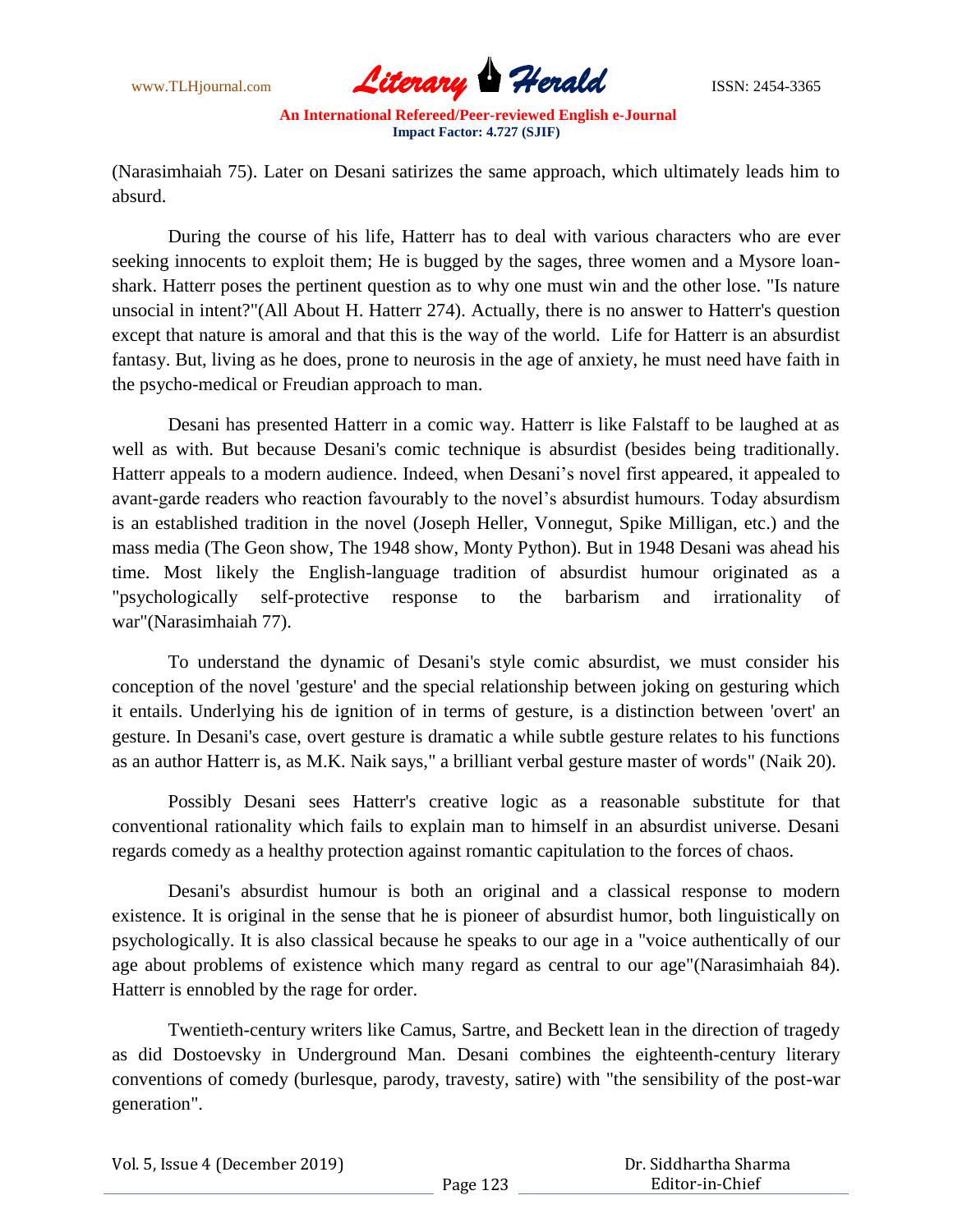

On the title page of the novel, Desani states that he is writing a 'Mosaic-Organon of life'. Throughout the narrative the "Soma, pneuma, and psyche" (All About H. Hatterr 226) of man is kept as the final ocurt of appeal under the heading of the 'medical profession'. At another place in the novel, Rambeli-Beliram says that life is a "problem, a puzzle, a riddle"(All About H. Hatterr 291).

The puzzling paradox of life gives us the absurd in literature. For Rambeli, the novel has succeeded in explaining "why we are bound to be hanged, and therefore will not drown"(All About H. Hatterr 291). He sees the novel as absurd in intentions, and points out that the key statement of the book occurs at the end of the Chapter Three. The statement "Life is contrast" means that life is a paradox, "a Blakean marriage of heaven and hell"(Ramanujan 67). He echoes Charles Lamb When he notes "nations are setting each others' house on fire to warm their dinnerplates"(All About H. Hatterr 286). He even wants to know, "what is practical ethics?"(All About H. Hatterr 294).

Rambeli is the arch guru. He was named a prince birth but wants to be called on orphan. Thus dispossesses and displaced, people like Rambeli live in a world in which each man must solve the problem of the disparity between the words thought and the world of action.

Desani is much different from the other Indian English novelists, except perhaps Raja Rao who does achieve the height that he has achieved. Desani belongs to a class by himself R.K. Narayan may be termed unassuming and cheerful, Anand as bumptious, and Raja Rao, melancholic, but Desani is the only writer to earn the label 'strange'. His use of strange themes and techniques defy artificial classification. This left even the sedate critics breathless. His novel Hatterr is comparable only to some extent with The Serpent and the Rope. Raja Rao, however, views the Best-west encounter from the metaphysical point devoid of colonial background, while Desani delves deep into the colonial background an thus makes a complete exploration of colonial experience in Indian English fiction. All about H. Hatterr is a classic and its author a class by himself. Desani's experimentations with themes are structures are a giant step forward in the Indian English literature.

Not much research work has been done on G.V. Desani, except Molly Ramanujan's monograph and stray articles. The present study aims at exploring the dominant themes in All About H. Hatterr the linguistic as well as fictional techniques employed in it. Hall's content and structure have also been examined briefly. This has been done with a view to highlighting Desani's highly creative genius and his precise contribution to the Indian English fiction.

**Works Cited**

Vol. 5, Issue 4 (December 2019)